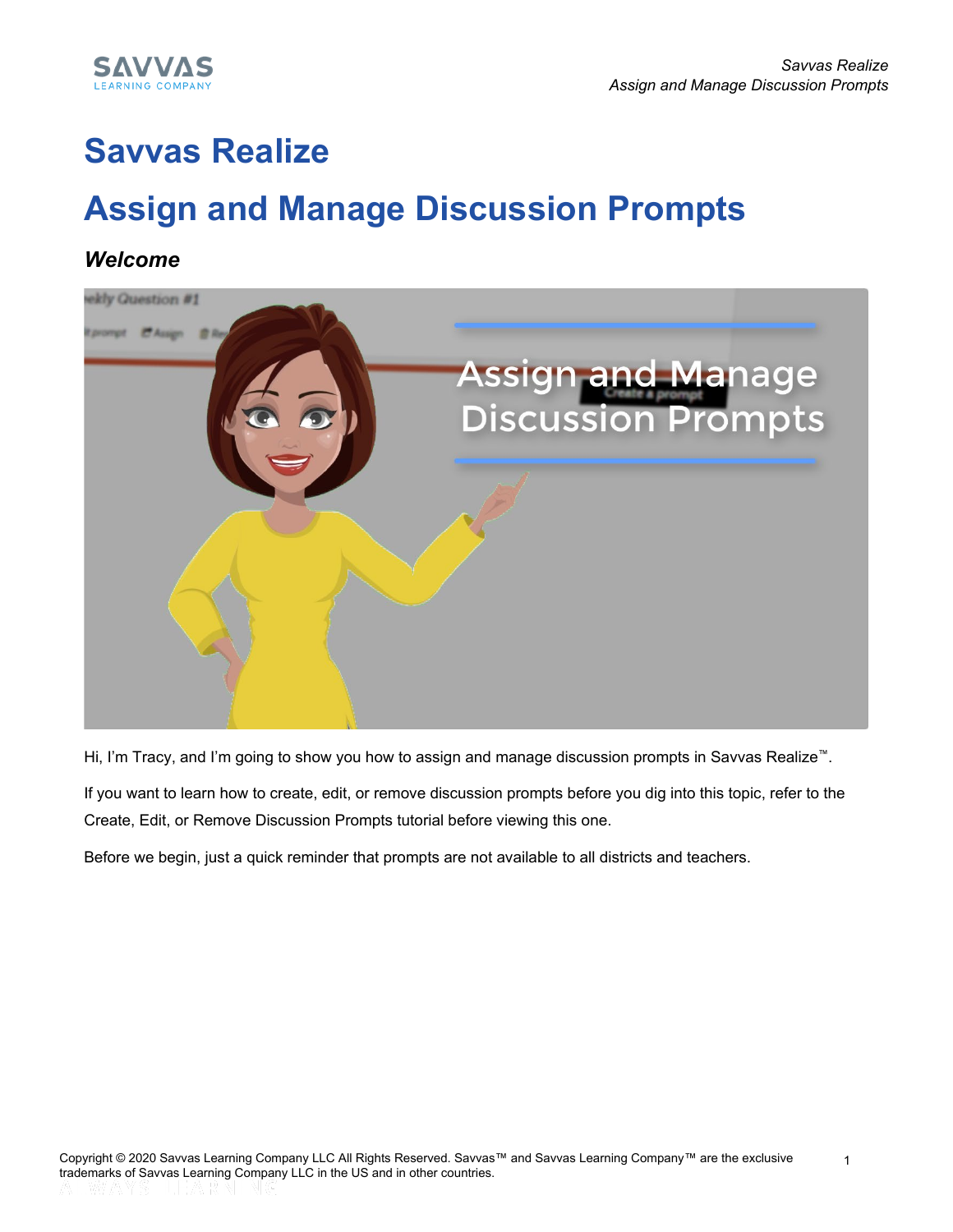

### *Assign a Discussion*



So, you want to assign a discussion prompt to your class or students?

First, let's navigate to the class you want to assign the discussion prompt.

On the Classes page, you can select **Discuss** under the class name or select the class and then click the **Discuss** tab on top.

You'll be taken to the Active Discussion page. Keep in mind that until you assign a discussion prompt, it is considered inactive and won't show up on the Active discussions section.

To view an unassigned discussion prompt you may have created for this class, select **My Prompts**.

Click **Assign** below the discussion prompt you want to assign.

In the Create an assignment box, enter a Title, Start date, Due date, and optionally add Instructions.

Enter the name of the class, group, or student you want to assign to by using smart search.

Click **Assign** to finish.

Once you've assigned a discussion, it appears in both the Active discussions list and your Assignments list. Students can now participate in the discussion by posting comments and responses.

Remember, only assigned and active discussions will appear in the Active discussions section.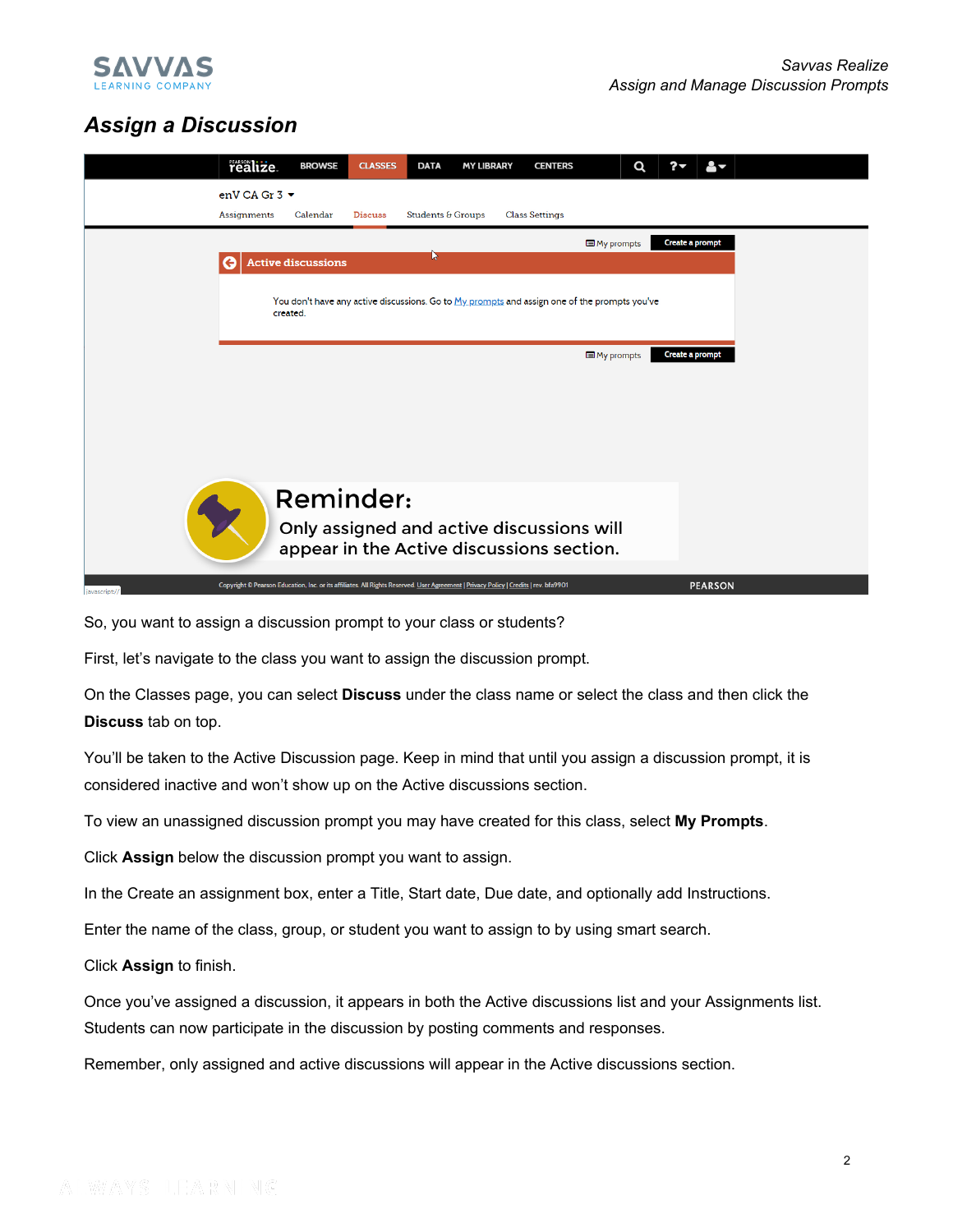

#### *Manage Discussion*

| realize.                                                                                                                             | <b>BROWSE</b>             | <b>CLASSES</b>            | <b>DATA</b>       | <b>MY LIBRARY</b> |                       | <b>CENTERS</b> |            | Q | ?                      | $\mathbf{e}_{\mathbf{v}}$ |  |  |
|--------------------------------------------------------------------------------------------------------------------------------------|---------------------------|---------------------------|-------------------|-------------------|-----------------------|----------------|------------|---|------------------------|---------------------------|--|--|
| enV CA Gr 3 ▼                                                                                                                        |                           |                           |                   |                   |                       |                |            |   |                        |                           |  |  |
| <b>Assignments</b>                                                                                                                   | Calendar                  | <b>Discuss</b>            | Students & Groups |                   | <b>Class Settings</b> |                |            |   |                        |                           |  |  |
|                                                                                                                                      |                           |                           |                   |                   |                       |                | My prompts |   | <b>Create a prompt</b> |                           |  |  |
| G                                                                                                                                    | <b>Active discussions</b> |                           |                   |                   |                       |                |            |   |                        |                           |  |  |
|                                                                                                                                      |                           | <b>Weekly Question #1</b> |                   |                   |                       |                |            |   |                        |                           |  |  |
|                                                                                                                                      | C View assignment         |                           |                   |                   |                       |                |            |   |                        |                           |  |  |
|                                                                                                                                      |                           |                           |                   |                   |                       |                | My prompts |   | Create a prompt        |                           |  |  |
|                                                                                                                                      |                           |                           |                   |                   |                       |                |            |   |                        |                           |  |  |
|                                                                                                                                      |                           |                           |                   |                   |                       |                |            |   |                        |                           |  |  |
|                                                                                                                                      |                           |                           |                   |                   |                       |                |            |   |                        |                           |  |  |
|                                                                                                                                      |                           |                           |                   |                   |                       |                |            |   |                        |                           |  |  |
|                                                                                                                                      |                           |                           |                   |                   |                       |                |            |   |                        |                           |  |  |
|                                                                                                                                      |                           |                           |                   |                   |                       |                |            |   |                        |                           |  |  |
|                                                                                                                                      |                           |                           |                   |                   |                       |                |            |   |                        |                           |  |  |
|                                                                                                                                      |                           |                           |                   |                   |                       |                |            |   |                        |                           |  |  |
|                                                                                                                                      |                           |                           |                   |                   |                       |                |            |   |                        |                           |  |  |
| Copyright © Pearson Education, Inc. or its affiliates. All Rights Reserved. User Agreement   Privacy Policy   Credits   rev. bfa9901 |                           |                           |                   |                   |                       |                |            |   |                        | <b>PEARSON</b>            |  |  |

Now that you have assigned a discussion prompt, you and your students can actively participate, share ideas, and ask and answer questions.

To participate and view the progress of the discussion, select the assignment from the Assignments page, and then select **View discussion**.

You can also select **Discuss** from the class page if the assignment is still active. Then, select the discussion you want to view. At the top of the page, under the discussion title, you'll see a list of all active participants.

At the top, you'll see the discussion prompt. Underneath, you'll be able to see all comments made by you and your students.

To review a specific student's comments, use the drop-down menu to select that student's name. That student's comments will be highlighted in white.

If for some reason you would like to hide a student's comment, select **Hide comment**. To unhide a comment, select **Hidden comments** at the top, and then select **Unhide comment**. If you hide a student's comment, it will be hidden from all participants—even the comment owner.

Another thing to remember is that you will not be able to edit comments after the assignment due date has passed.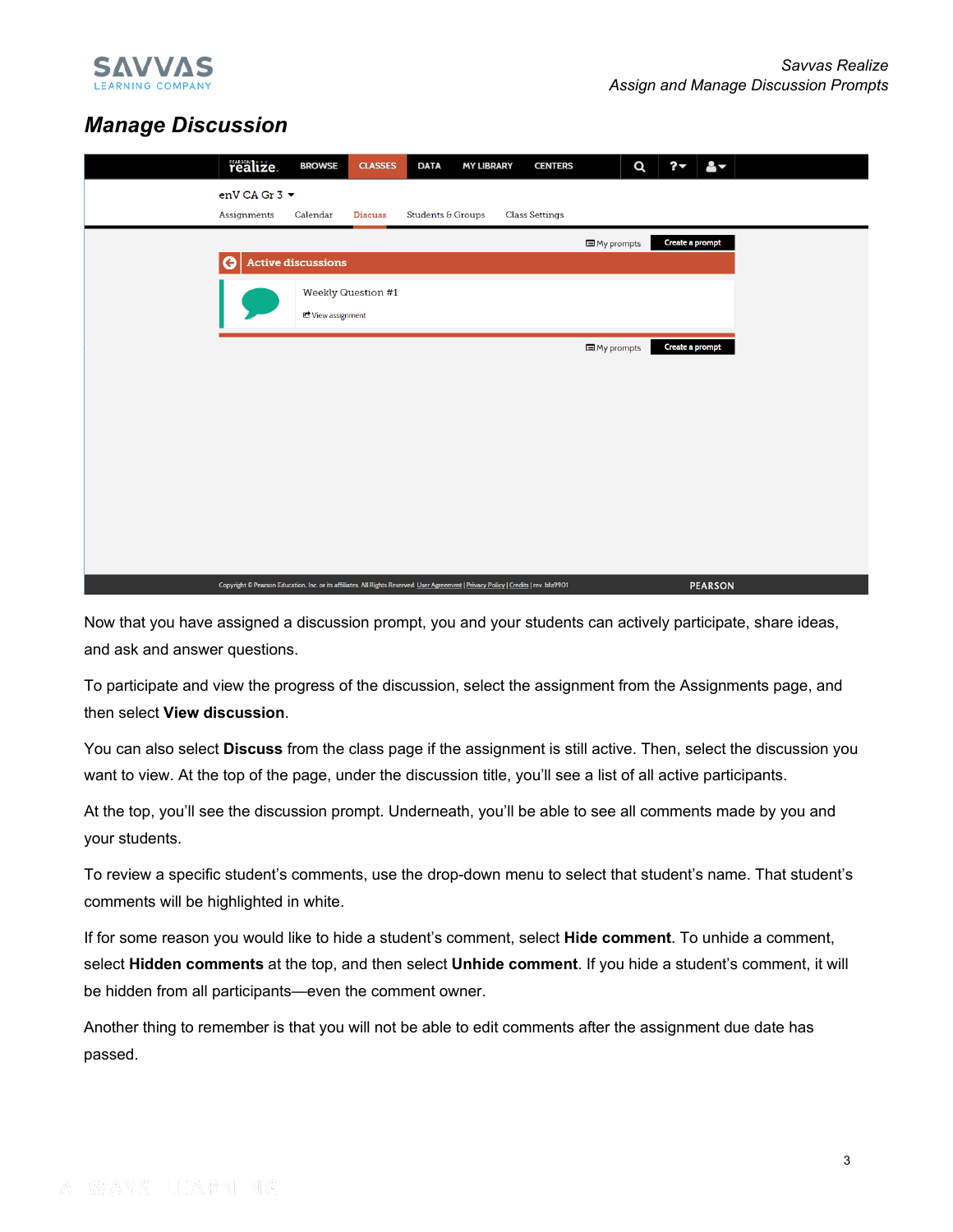

#### *Post a Comment*

| realize.<br><b>BROWSE</b>      | <b>CLASSES</b><br><b>DATA</b>                                              | <b>MY LIBRARY</b> | <b>CENTERS</b>        | Q      | ?               | $\mathbf{a}_{\nabla}$ |  |  |  |  |  |
|--------------------------------|----------------------------------------------------------------------------|-------------------|-----------------------|--------|-----------------|-----------------------|--|--|--|--|--|
| enV CA Gr 3 ▼                  |                                                                            |                   |                       |        |                 |                       |  |  |  |  |  |
| <b>Assignments</b><br>Calendar | Students & Groups<br><b>Discuss</b>                                        |                   | <b>Class Settings</b> |        |                 |                       |  |  |  |  |  |
| $\Theta$                       | <b>Weekly Question #1</b>                                                  |                   |                       |        |                 |                       |  |  |  |  |  |
|                                | Active participants: Rogers, Stephen   stacy, gwen                         |                   |                       |        |                 |                       |  |  |  |  |  |
|                                | Provide an example how you have used mathematics outside of class.         |                   |                       |        |                 |                       |  |  |  |  |  |
| Ms. H<br>Today<br>2:37 pm      |                                                                            |                   |                       |        |                 |                       |  |  |  |  |  |
| Post a comment                 |                                                                            |                   |                       |        |                 |                       |  |  |  |  |  |
| 및 든 든<br>$\ I\ $<br>В          | $A$ 4                                                                      |                   |                       |        |                 |                       |  |  |  |  |  |
|                                |                                                                            |                   |                       |        |                 |                       |  |  |  |  |  |
|                                | I                                                                          |                   |                       |        |                 |                       |  |  |  |  |  |
|                                | Add attachment & Attach from Google Drive & Attach from Microsoft OneDrive |                   |                       |        |                 |                       |  |  |  |  |  |
|                                |                                                                            |                   |                       | Cancel | Post my comment |                       |  |  |  |  |  |
|                                |                                                                            |                   |                       |        |                 |                       |  |  |  |  |  |

Posting a comment is very simple and allows you to easily participate with your students. Just click **Post a comment** to start.

Type your comment in the text box that appears. You can format your text by using the format options located above the text area.

You can also add an attachment from your PC, Google Drive™, or Microsoft OneDrive® to your comment. Just click the **Add attachment** option at the bottom of the text area, navigate to your file, and click **Attach**.

There are some file type and size restrictions to attachments.

Once you upload the file, you can see the name of the file at the bottom and choose to replace or remove it if you change your mind. When you are done, select **Post my comment.**

If you change your mind, click **Cancel**.

Your students will be able to see your comment as soon as you post it. They'll also be able to instantly download any attachments that you added.

Once you have posted your comment, you'll be able to edit or remove the comment and download or remove any attachment. You'll only be able to do this while the assignment is still active. Once the assignment deadline has passed, you'll only be able to remove your comments.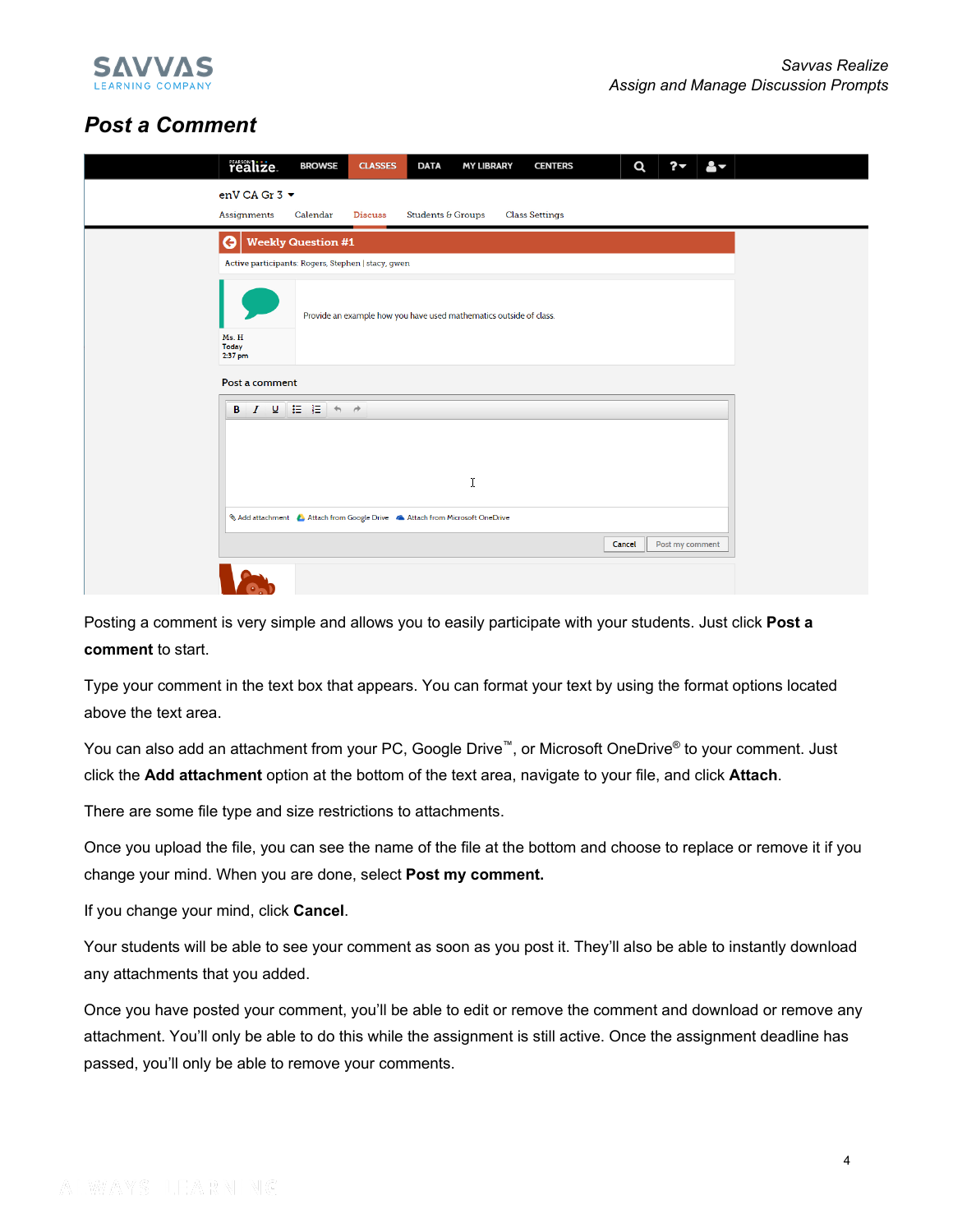

### *Manage the Assignments*

| realize.                                                 | <b>BROWSE</b>       | <b>CLASSES</b>                          | <b>DATA</b>              | <b>MY LIBRARY</b> | <b>CENTERS</b>                                                     | Q                                       |                |               |  |
|----------------------------------------------------------|---------------------|-----------------------------------------|--------------------------|-------------------|--------------------------------------------------------------------|-----------------------------------------|----------------|---------------|--|
| enV CA Gr $3 \blacktriangleright$<br>Assignments         | Calendar            | <b>Discuss</b>                          | Students & Groups        |                   | <b>Class Settings</b>                                              |                                         |                |               |  |
| View:<br>The class assignments                           | When:               | Entire class duration                   | $\overline{\phantom{a}}$ |                   |                                                                    | Show:<br><b>Current</b>                 |                | <b>Hidden</b> |  |
| Assignments by class                                     |                     | Assignments by student                  |                          |                   |                                                                    |                                         |                |               |  |
| <b>■ Hide assignments</b>                                | Title $\div$        |                                         |                          |                   | <b>Student status</b>                                              | Due Date $\triangle$                    | Average $\div$ |               |  |
| 000                                                      | Grade 3: Online To  |                                         |                          | mark              |                                                                    |                                         |                |               |  |
| $\bullet$ $\circ$<br>O<br>0 0 0                          | Teste               |                                         |                          |                   | at midnight (of the student's time                                 | Discussions are automatically turned in |                |               |  |
| $\circ$ $\bullet$<br>$\circ$<br>$\bullet$ $\circ$<br>O   | Test Copy 1         | Grade 3: Online To                      |                          |                   | zone) on the due date.                                             |                                         |                |               |  |
| $\bullet$ $\circ$<br>റ                                   |                     |                                         |                          |                   |                                                                    |                                         |                |               |  |
|                                                          | Fractions and Sets: |                                         |                          |                   | You can only score the assignment<br>once the due date has passed. |                                         |                |               |  |
| 000<br>$\bullet$ $\circ$<br>O<br>$\bullet$ $\circ$<br>O. | Test Copy 1         | Grade 3: Online Topics Up-Uo. Benchmark |                          |                   | 4/4 Completed                                                      | 09/07/19<br>11:59pm                     | 90%            |               |  |

Bear in mind that assigned discussions are not like your regular assignments.

First, students don't have a turn-in option. Discussions are automatically turned in at midnight in the student's time zone on the due date.

Second, once the due date has passed, you can score the assignment if you choose to do so.

Now let's look a little closer at an assigned discussion. In the Assignments tab of your class, select the assigned discussion.

The assignment status panel will appear with more details. Check out the *Managing Assignments* tutorial on myPearsonTraining.com for a more in-depth look at this panel.

Select **View student status** to go to the student status page. You'll see the progress each student has made for that assignment. Students' assignments won't be marked complete until after the due date.

If you select the student's name and **Discuss** in the drop-down panel, you'll be taken to the discussion page. All of the student's comments will be highlighted in white so they are easy to see.

If you choose to score the discussion, you'll have to wait until after the due date. Once the due date has passed, select **Score**, and enter the score for each student. Then, select **Save**. Voila!